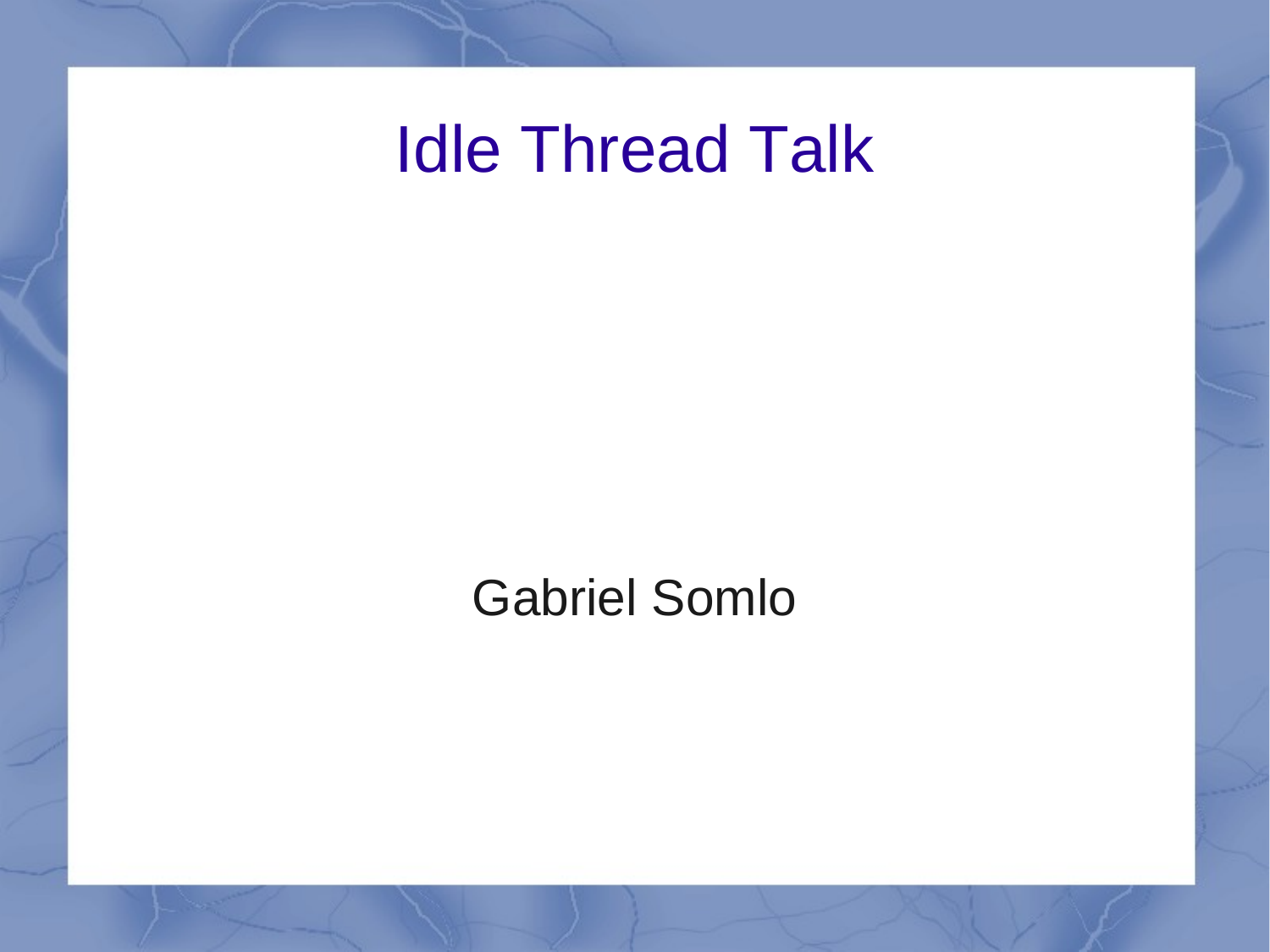## Consider the humble 410 idle thread

int main() { while (1) {  $\#$  a.k.a. for  $(:;);$ 

}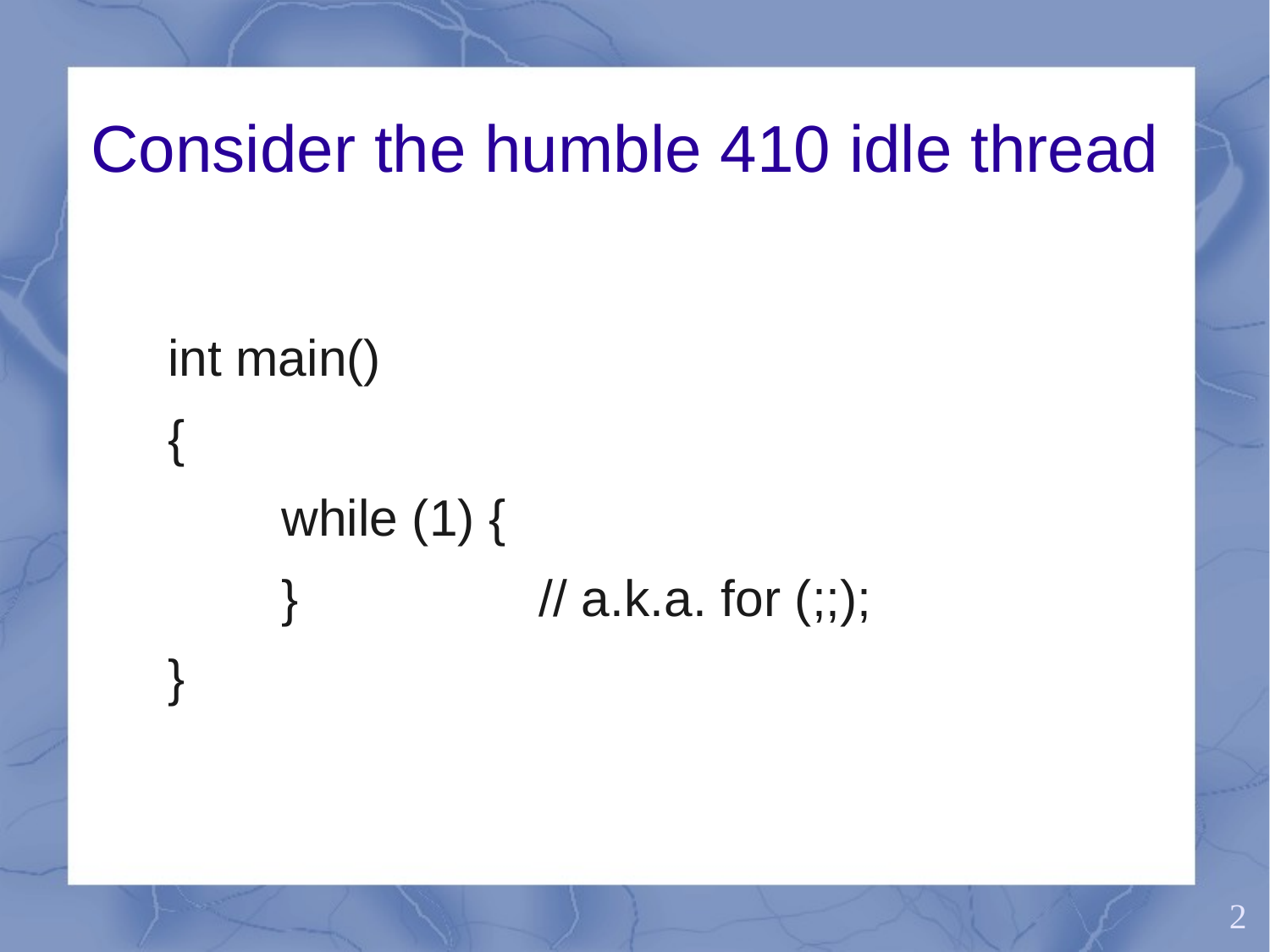# Consider the humble 410 idle thread

#### FOO:

#### jmp FOO

#### • Funny, I expected at least a NOP in there

- But obviously that wasn't necessary
- Run around in circles until scheduler gets invoked, and may pick something better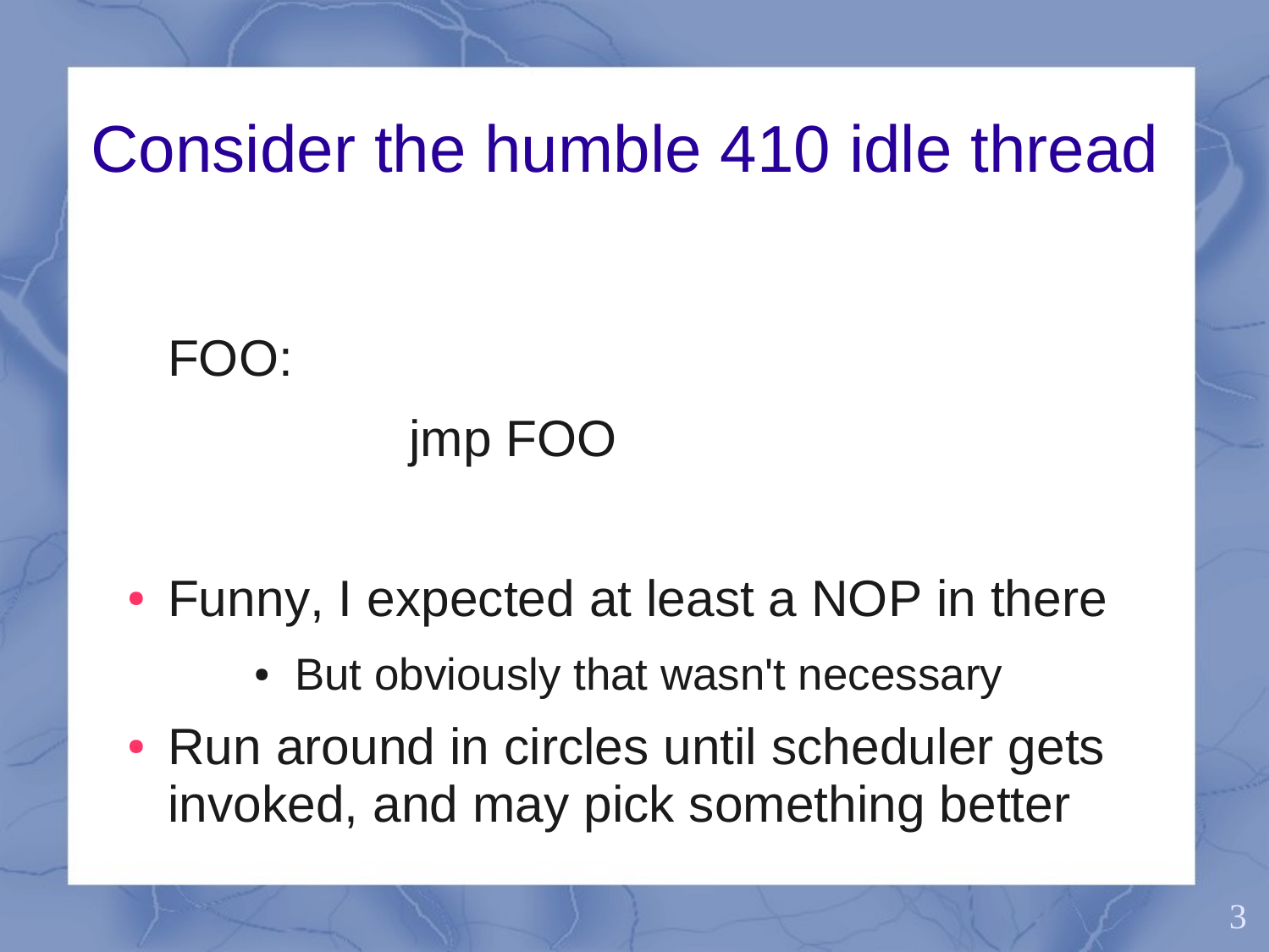## Let's run P3 kernel on QEMU-KVM

• 'gemu' process uses 100% of a host core

• 'idle' thread is a LOT less idle than one might expect...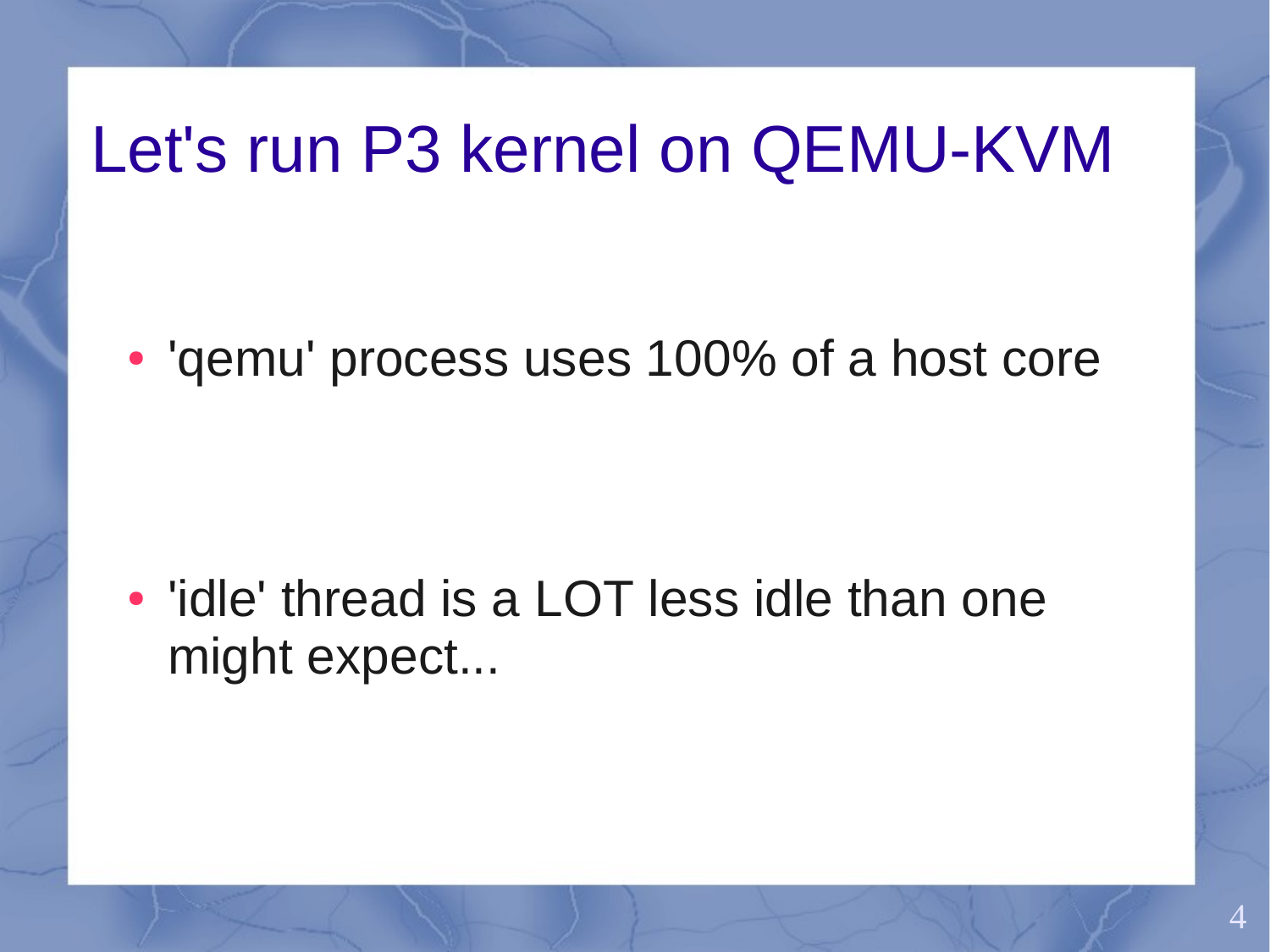# Let's look through the P3 handout

- On page 31, it casually mentions:
	- "... Or, you may choose to hand-craft an idle program w/o reference to an executable file."
- Why on \${Deity}'s Green Earth would I want to do that for ?
- And what's this about "without ... an executable file" ?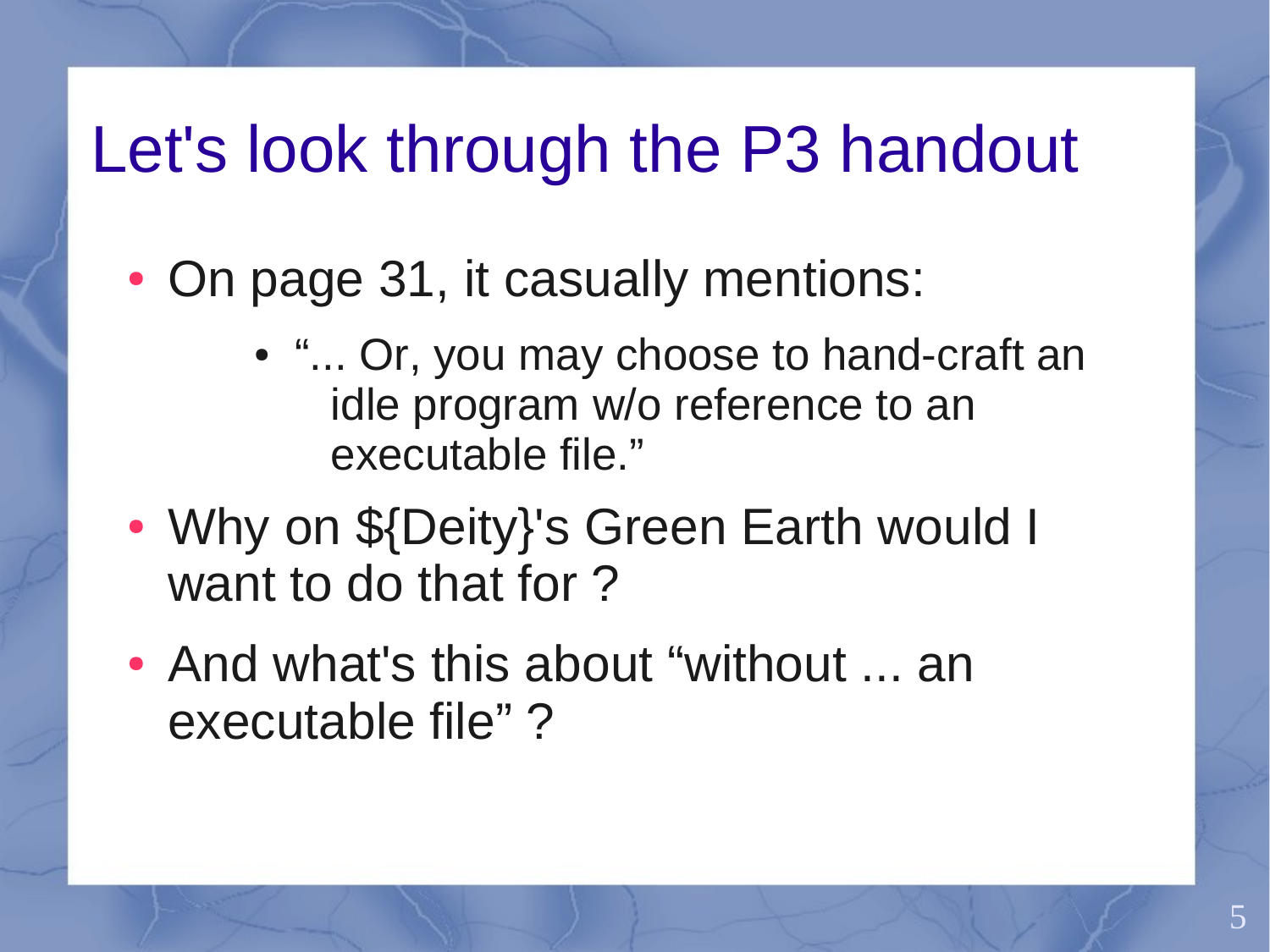# How about a less hyperactive idle ?

FOO:

# jmp FOO

- The CPU core actually stops for a while
- Great for saving energy

hlt

- On QEMU, host CPU drops below 10%
- Interrupts wake the core, same chance to schedule something better as before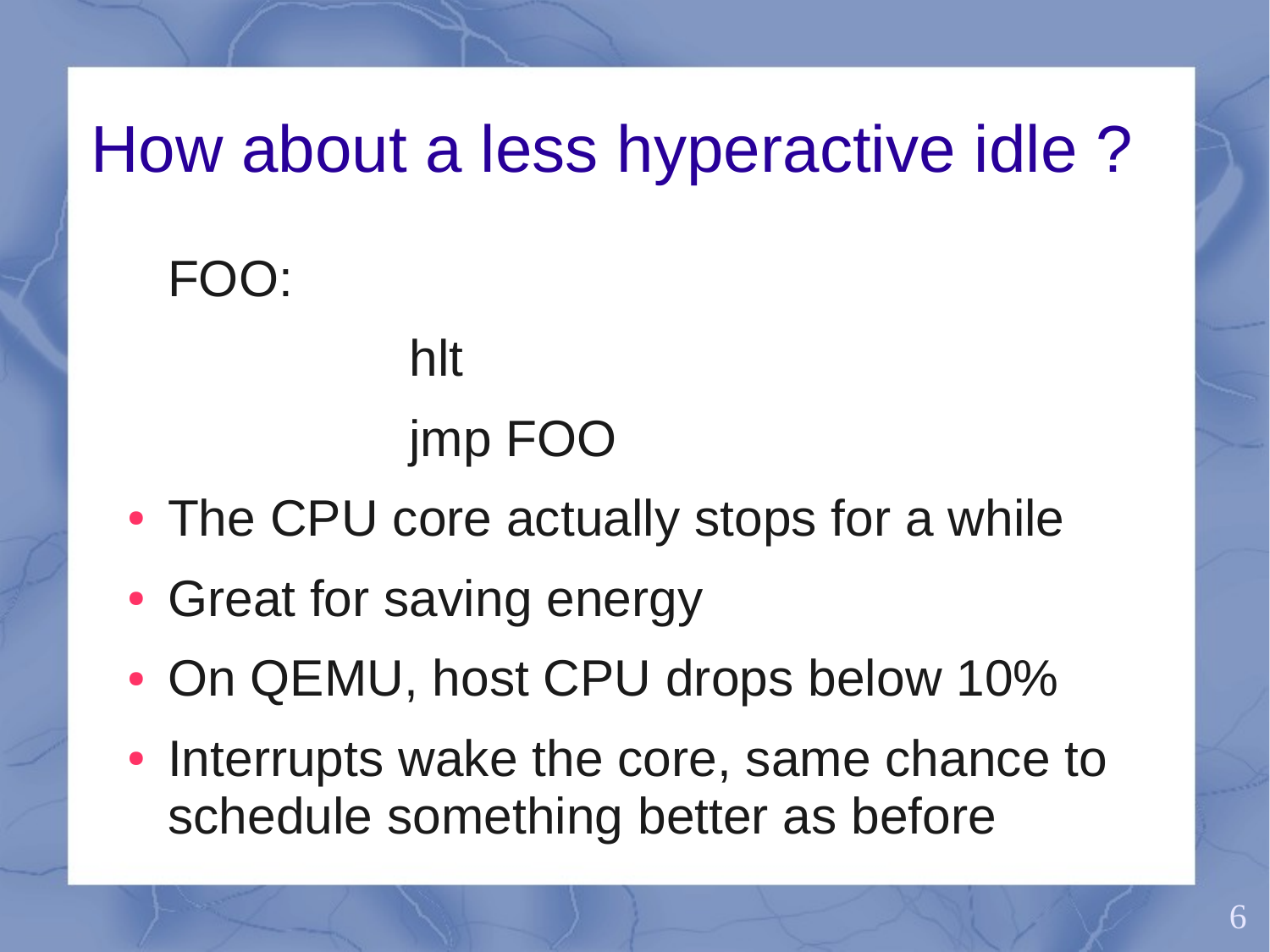Why no executable file?

hlt

FOO:

# jmp FOO

- HLT is a privileged instruction
- New idle thread can never drop into user mode
- That's OK, saves us a few userspace pages (.txt, stack, etc.)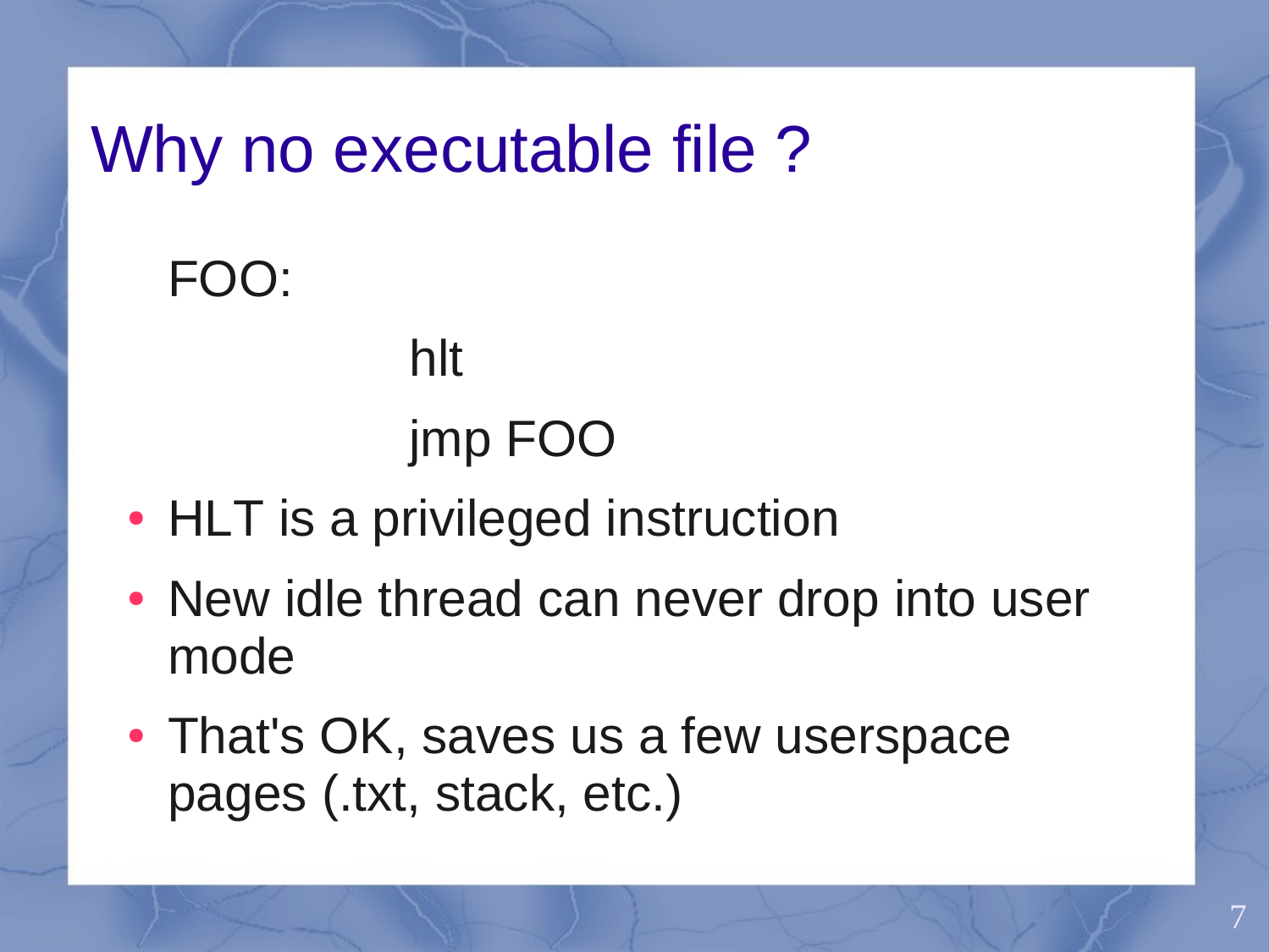#### So we're done, right ?

• Idle thread now heavily sedated

- But what about SMP?
	- Sadly, I missed the SMP P4 by one semester :)

• What if a core can "find work" for another?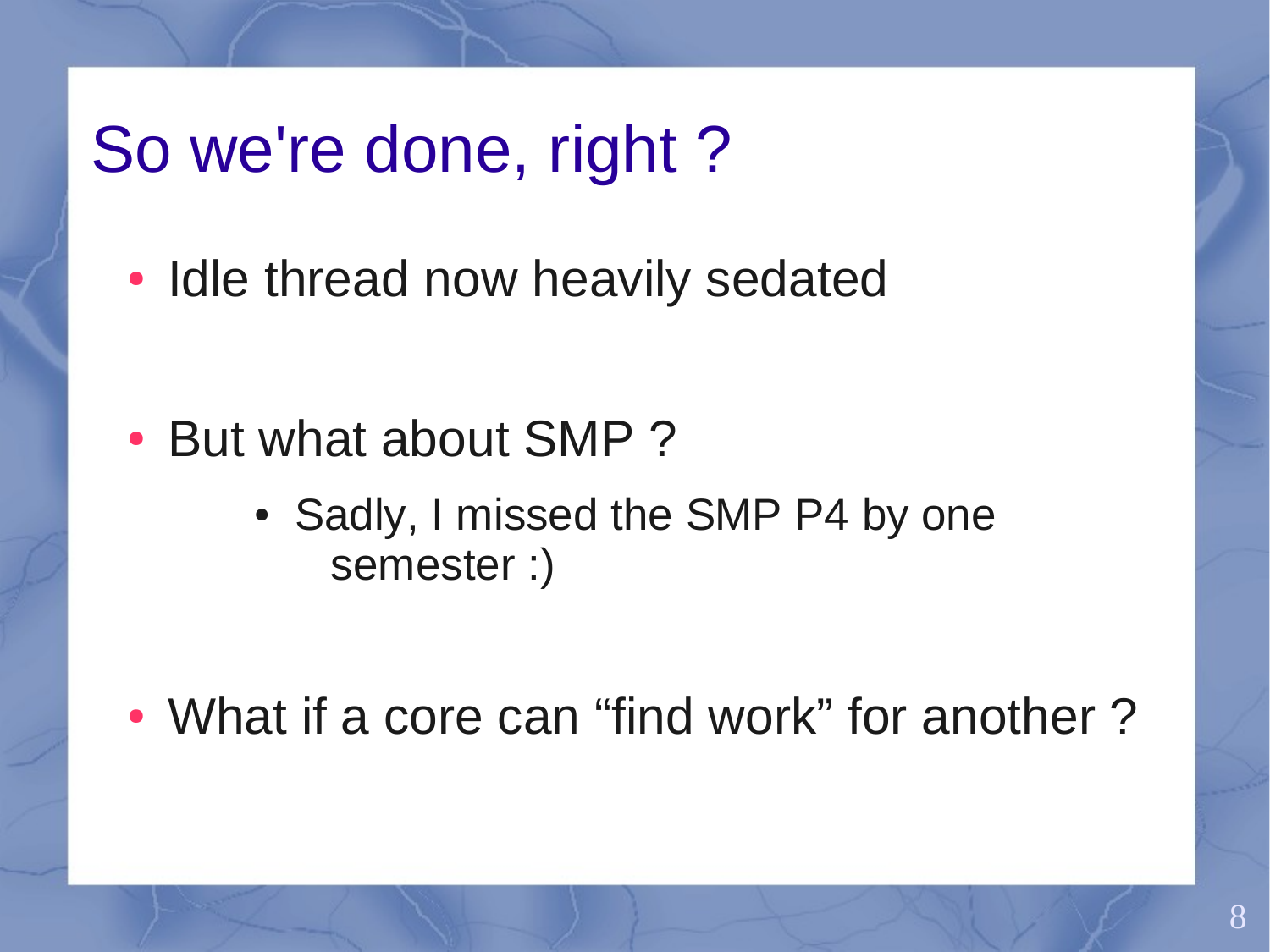# Reaction time vs. energy efficiency

• With spinning idle, we can FOO:

> <look\_for\_something\_useful> jne FOO

<switch\_to\_something\_useful>

• With HLT-based idle, work accumulates

- Until an interrupt wakes the sleeping core
- Could be an IPI from another (awake) core
- Way slower than spinning + mem. access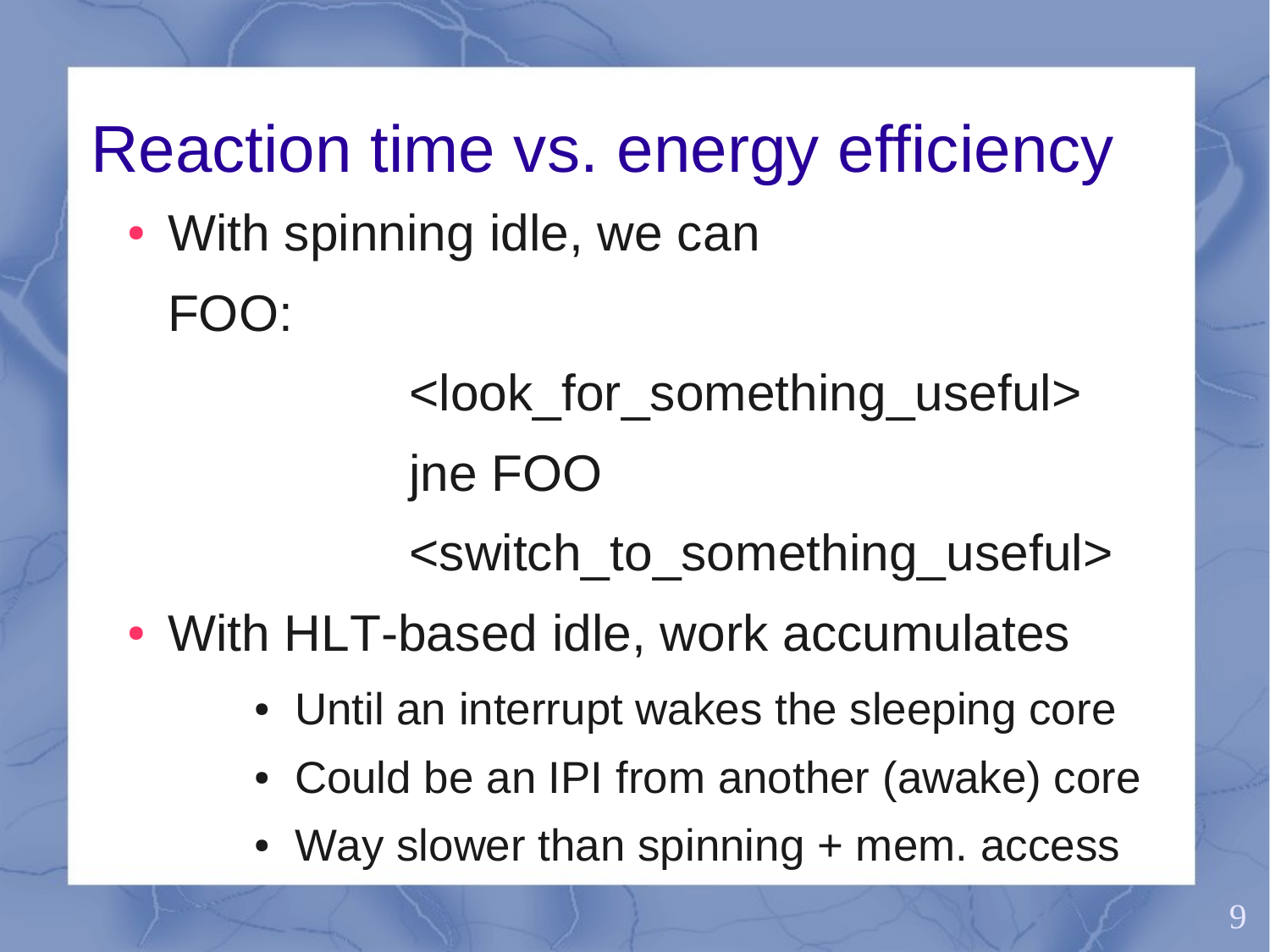# Reaction time vs. energy efficiency

- Linux used to default to HLT (see arch/x86/kernel/process.c)
	- Spinning available as option with SMP (poll\_idle)
- Burning energy is the price for eternal vigilance... Or is it ?
- If only we had a compromise solution
	- Stay mellow, save energy
	- Wake without delay when needed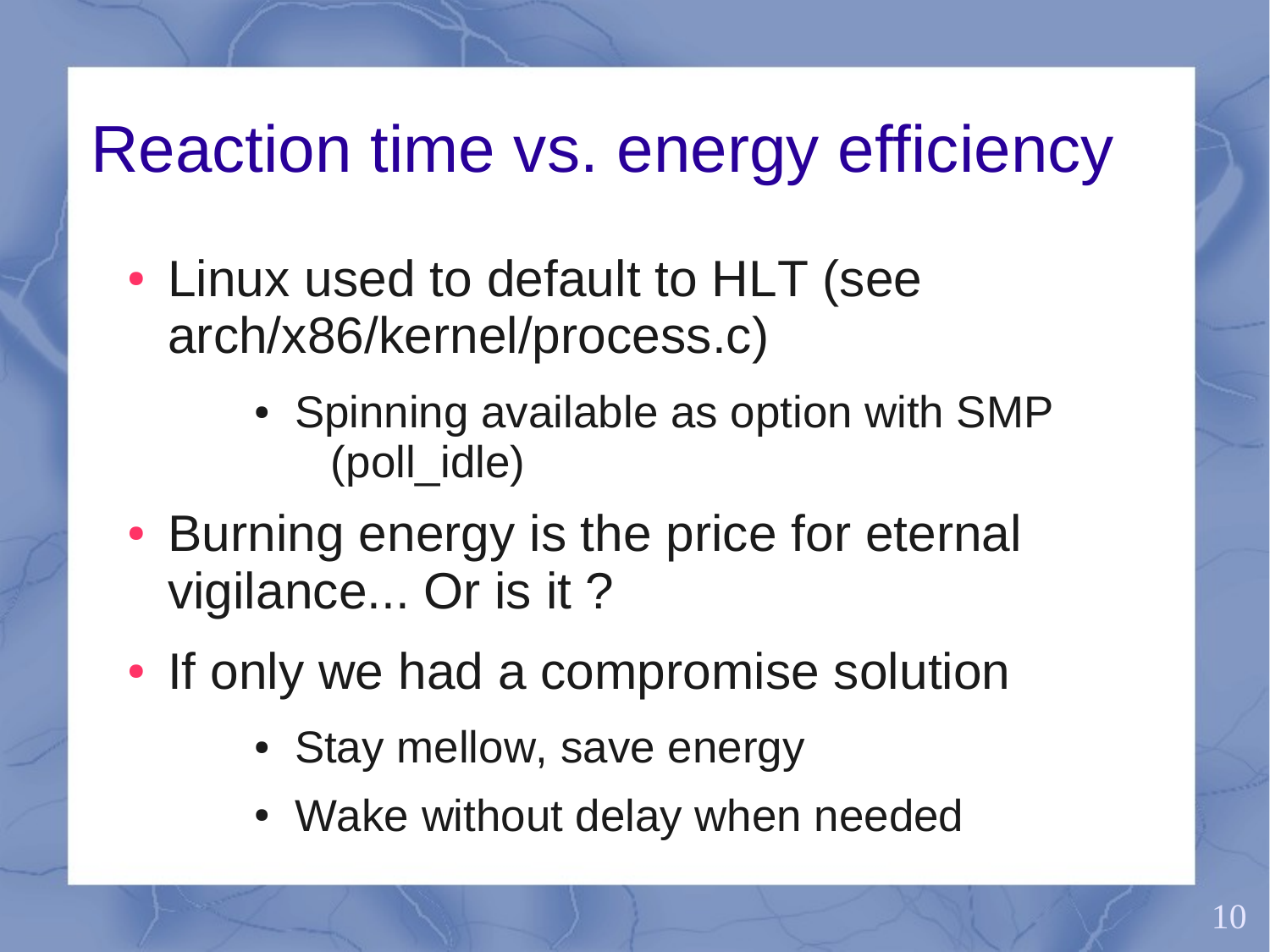## Enter MONITOR & MWAIT

- MONITOR: start watching a (write-back) memory location for writes
- MWAIT: turn off core until "something" writes to MONITORed memory location
- Originally intended for thread synch
	- Memory may hold some kind of lock
- Reminds me a bit of deschedule() and make\_runnable() from 410...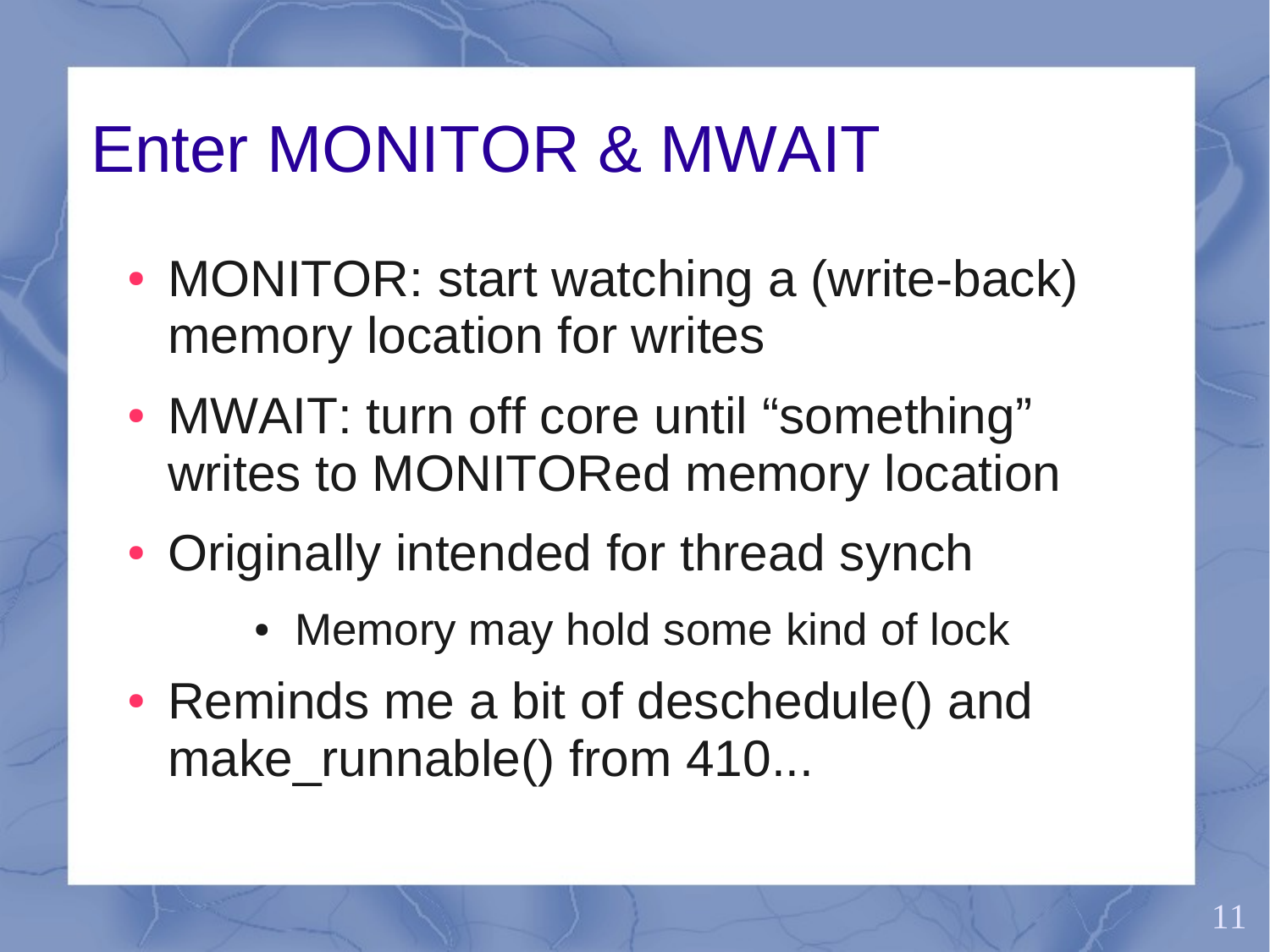MONITOR void monitor(const void \*memaddr, unsigned ext, unsigned hint); \_\_monitor: mov <memaddr>, %rax mov <ext>, %ecx // leave 0 mov <hint>, %edx // leave 0 monitor // a write to <memaddr> will "trigger" the // "armed" monitoring hardware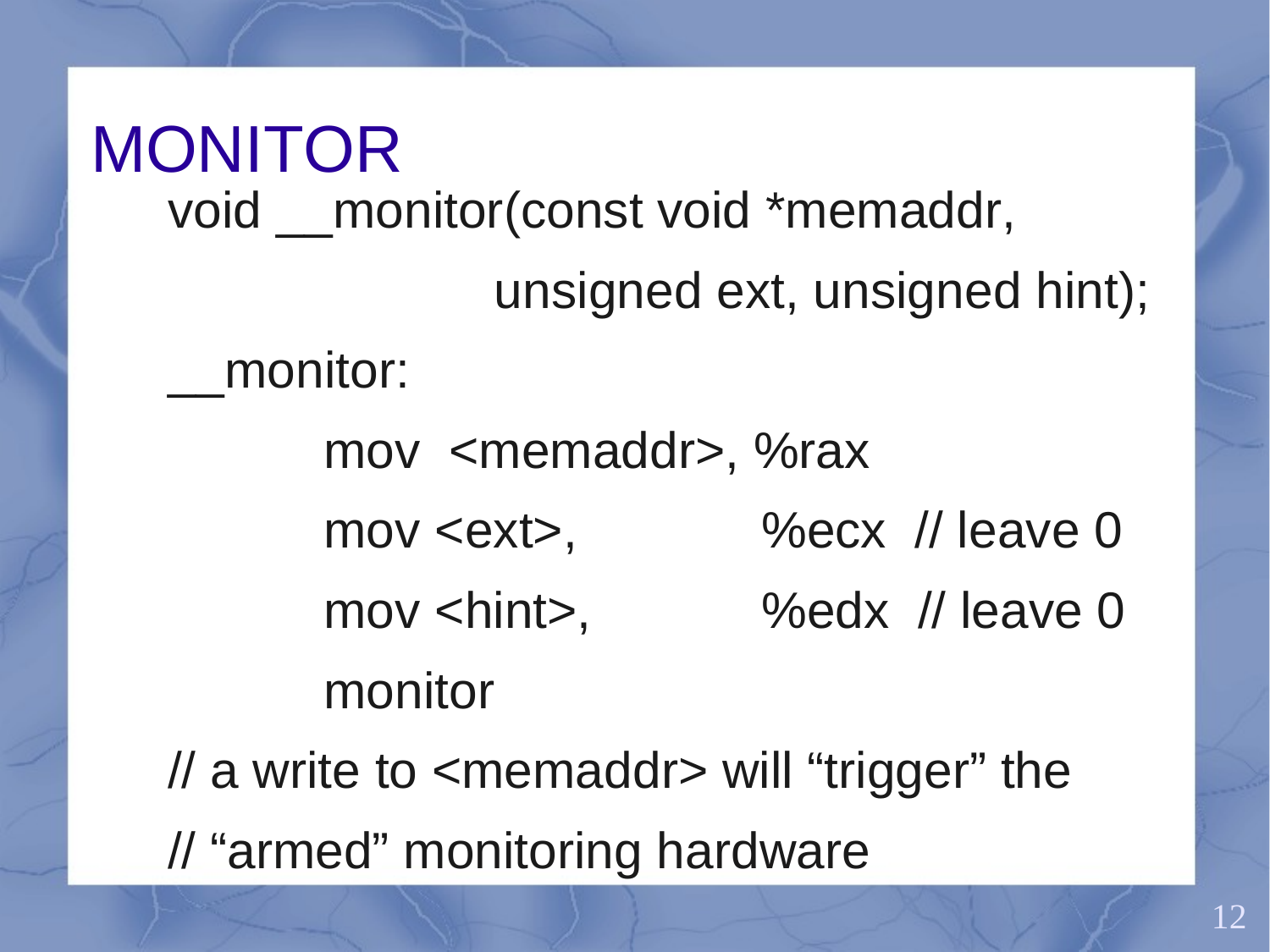#### MWAIT

- void mwait(unsigned ext, unsigned hint); \_\_mwait:
	- mov <ext>, %ecx // ignore IF==0 mov <hint>, %eax // C-state > C1 mwait

// sleep while memory monitor is "armed" // wake when "triggered", or on interrupt // act as NOP when monitor not armed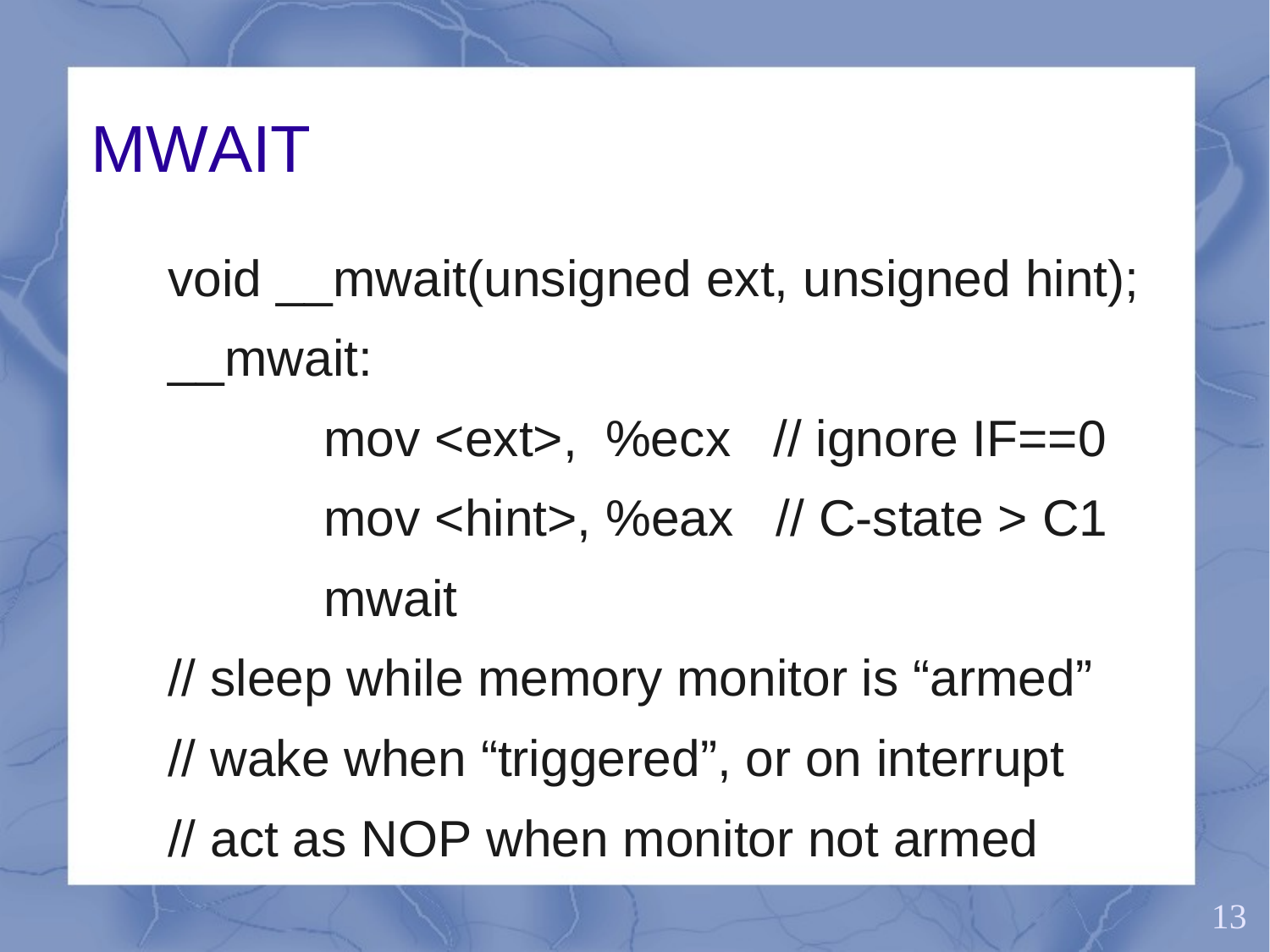sleeper thread

while ( $*flag == 0$ ) {

monitor(flag, 0, 0);

if ( $*flag == 0$ )

}

 $mwait(0, 0);$ 

waker-upper thread  $*flag = 1;$ // while loop never entered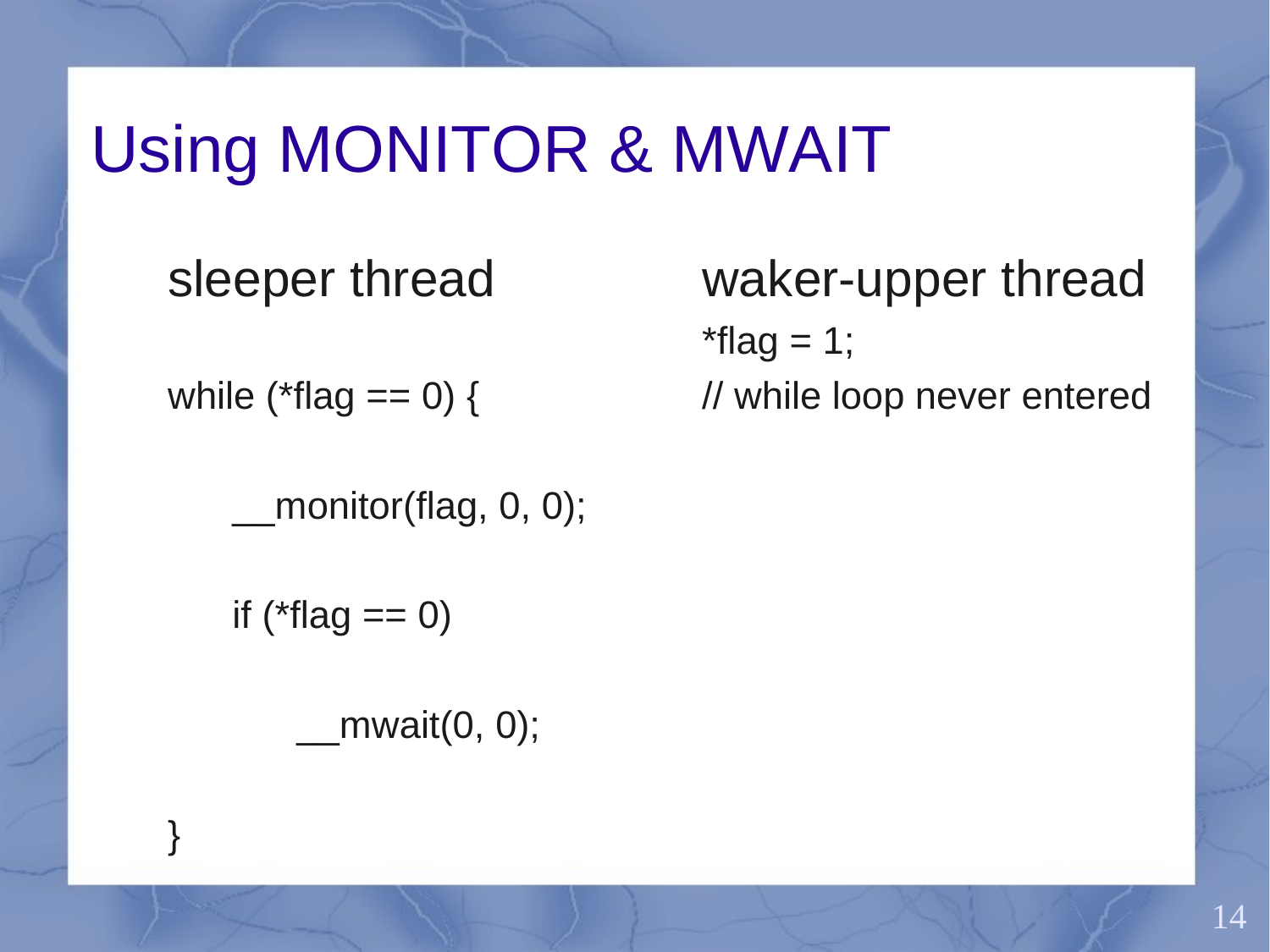sleeper thread

waker-upper thread

while ( $*flag == 0$ ) {

monitor(flag, 0, 0);

if ( $*flag == 0$ )

}

 $mwait(0, 0);$ 

 $*flag = 1;$ // arming after change

// luckily, we check again // before going to sleep

15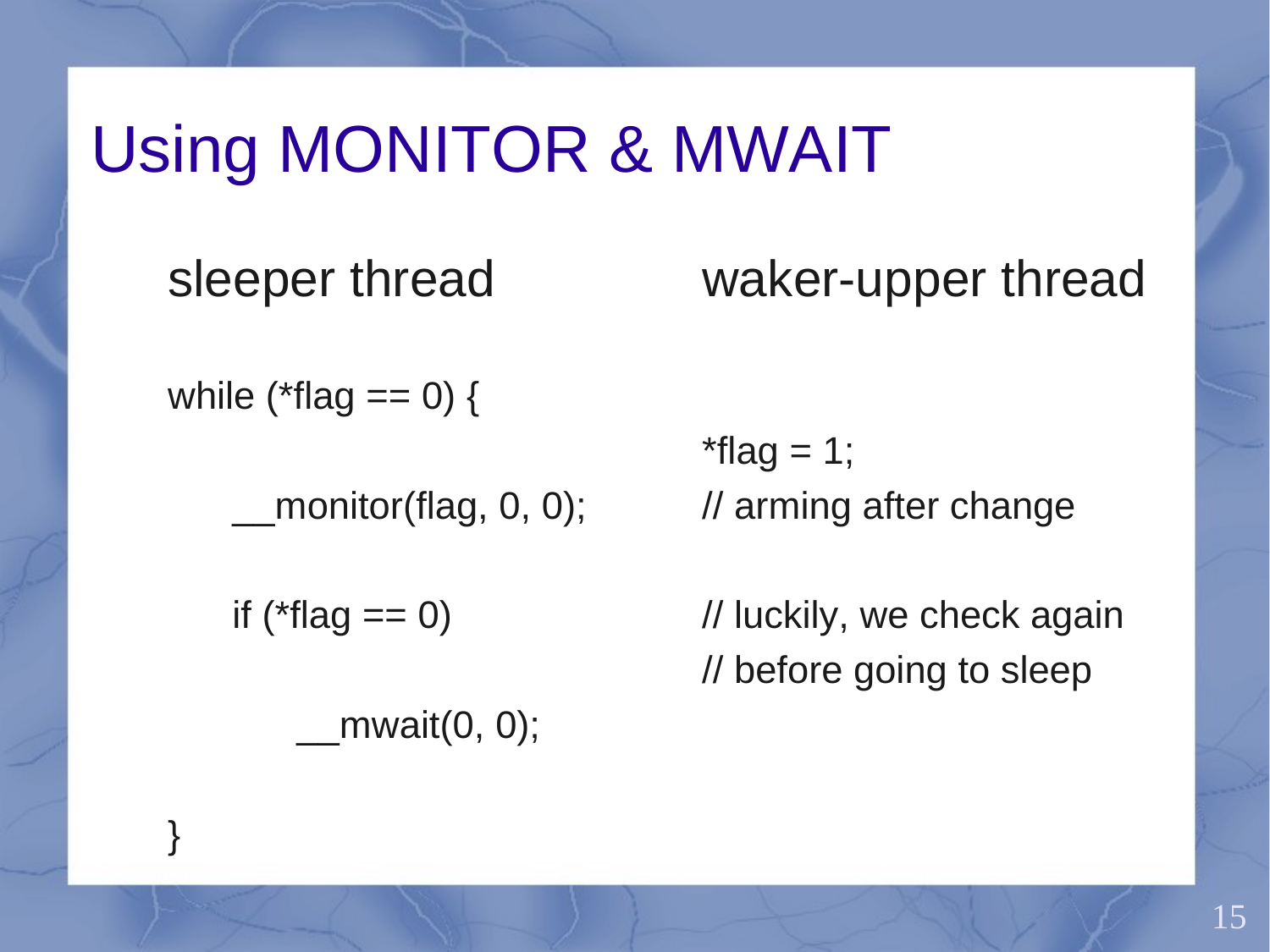sleeper thread

waker-upper thread

while ( $*flag == 0$ ) {

monitor(flag, 0, 0);

if ( $*flag == 0$ )

}

 $mwait(0, 0);$ 

// trigger right after arming  $*flag = 1;$ // we don't mwait, but it // would have been a NOP // regardless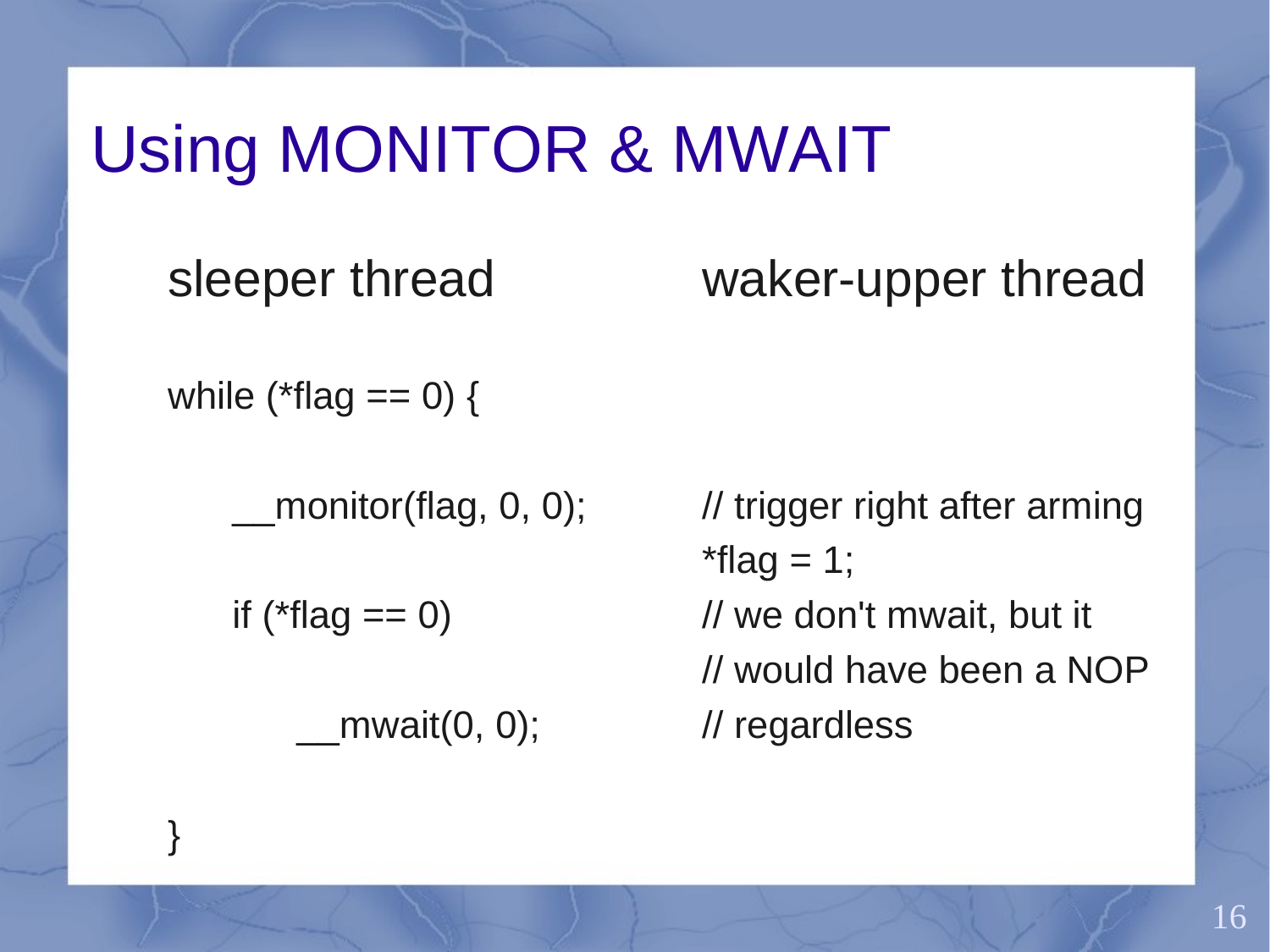sleeper thread

waker-upper thread

while ( $*flag == 0$ ) {

monitor(flag, 0, 0);

if ( $*flag == 0$ )

}

 $mwait(0, 0);$ 

// trigger before mwait  $*flag = 1;$ // mwait acts as NOP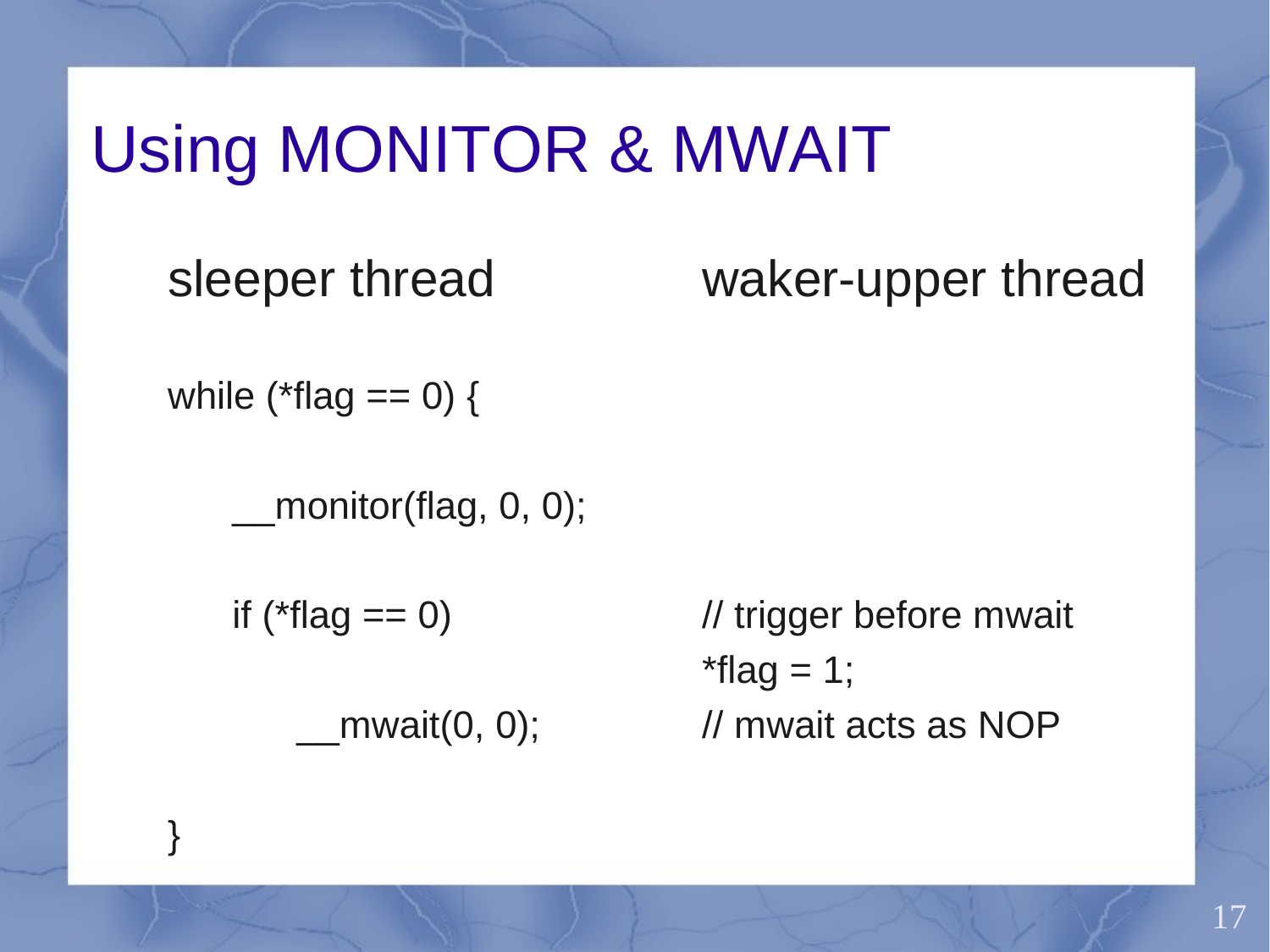sleeper thread

waker-upper thread

while ( $*flag == 0$ ) {

monitor(flag, 0, 0);

if ( $*flag == 0$ )

}

 $mwait(0, 0);$ 

// first sleep, then trigger  $*flag = 1;$ // canonical use case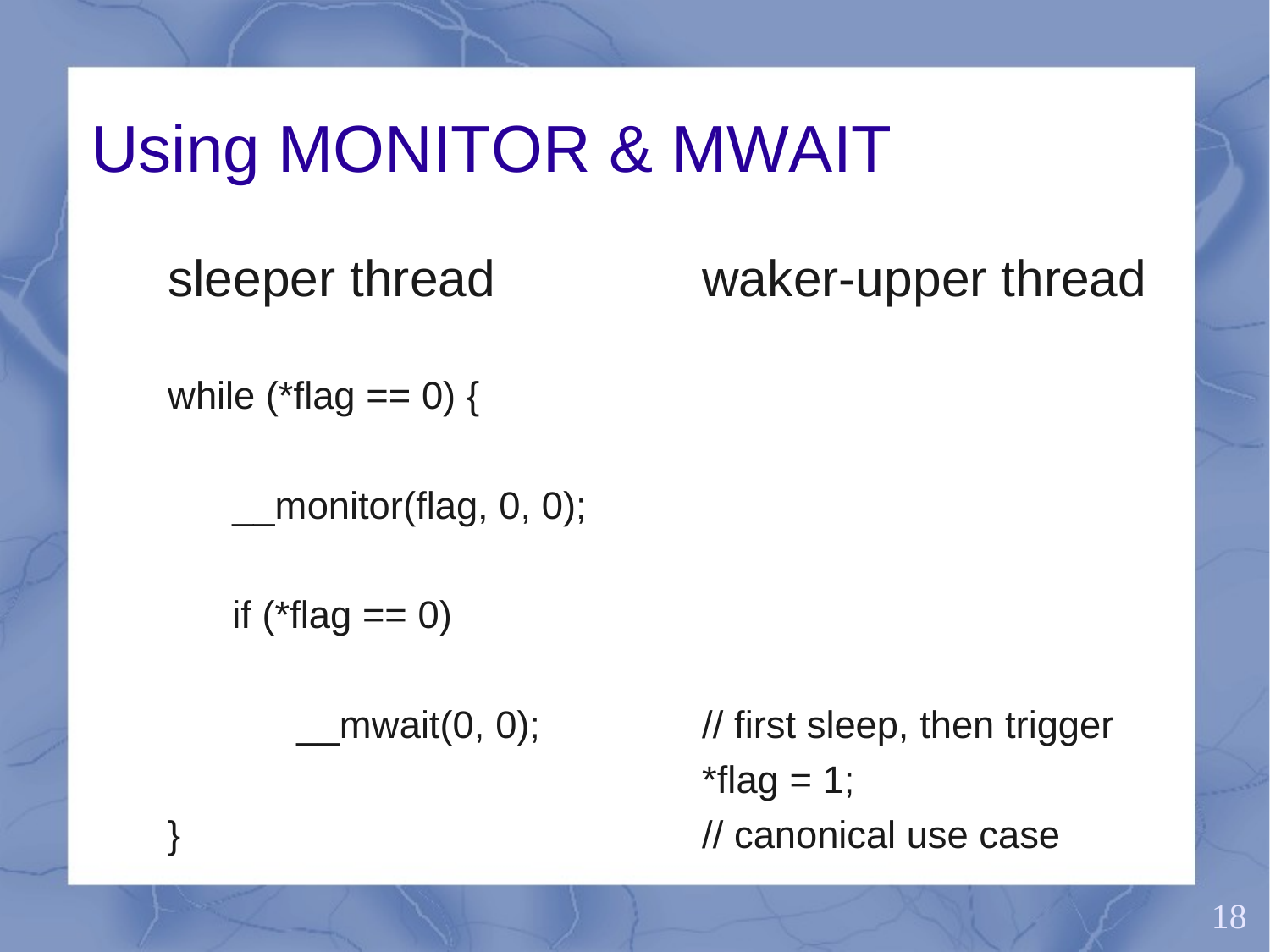# How do MONITOR & MWAIT work ?

- Why the while() loop in the example ?
	- MWAIT *may* also wake up when one looks at it funny
- Based on cache coherence protocol (wikipedia: MESI, also expects write-back)
- Armed on valid cache line(s)
- Triggered when cache line(s) invalidated
- Although size of monitored area is NOT equal (or even related) to size of cache line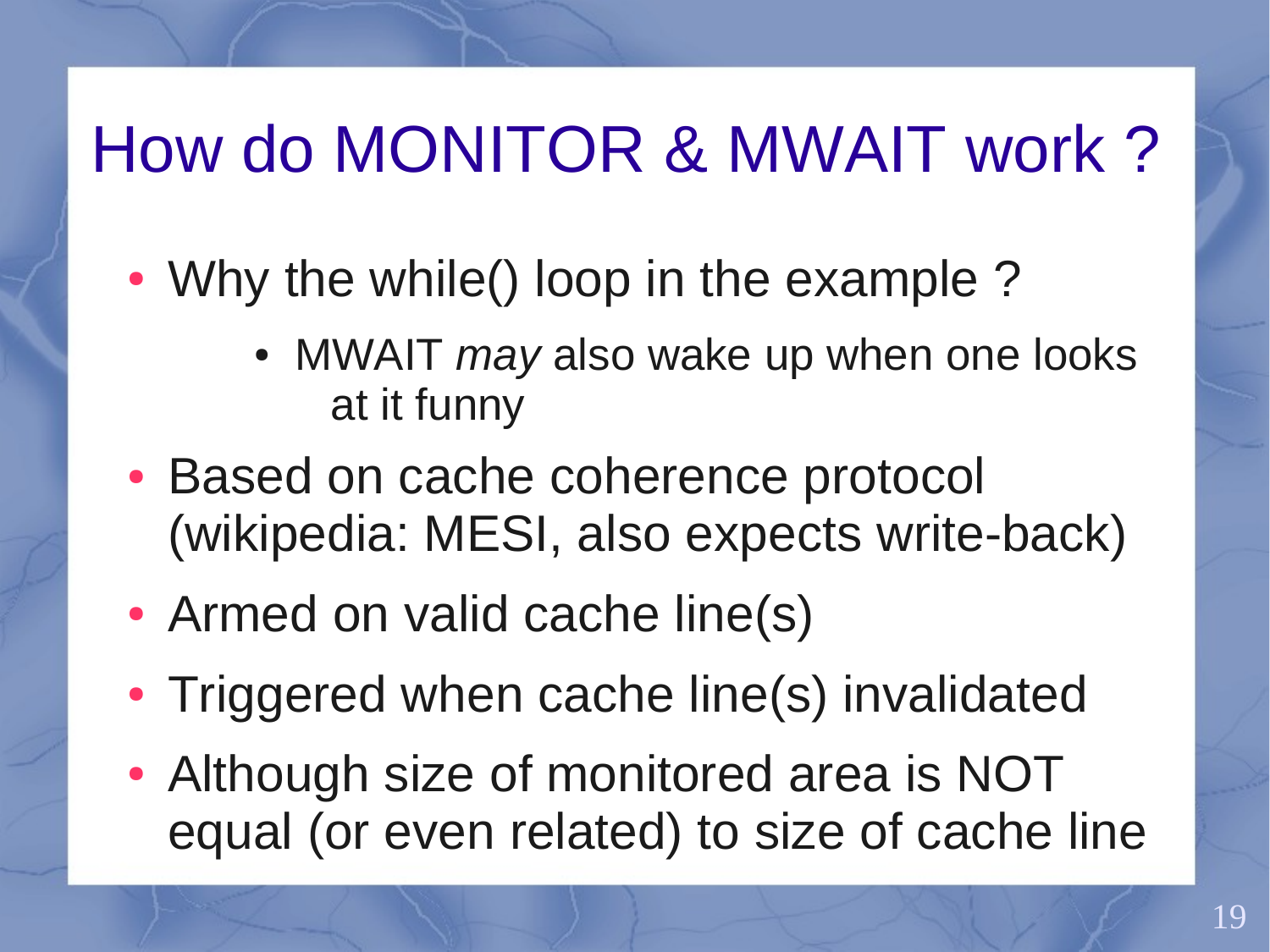# How do MONITOR & MWAIT work ?

- CPU (via CPUID) will report size of monitored memory area
- Intel docs mention "cache coherence line" a few times, all on the same page (of 900+)
	- No definition, though
	- Obviously dependent on L1 coherence protocol implementation
	- Suspecting relationship to L2 line size
- On single CPU, MWAIT behaves like HALT (modulo DMA, which causes it to wake up)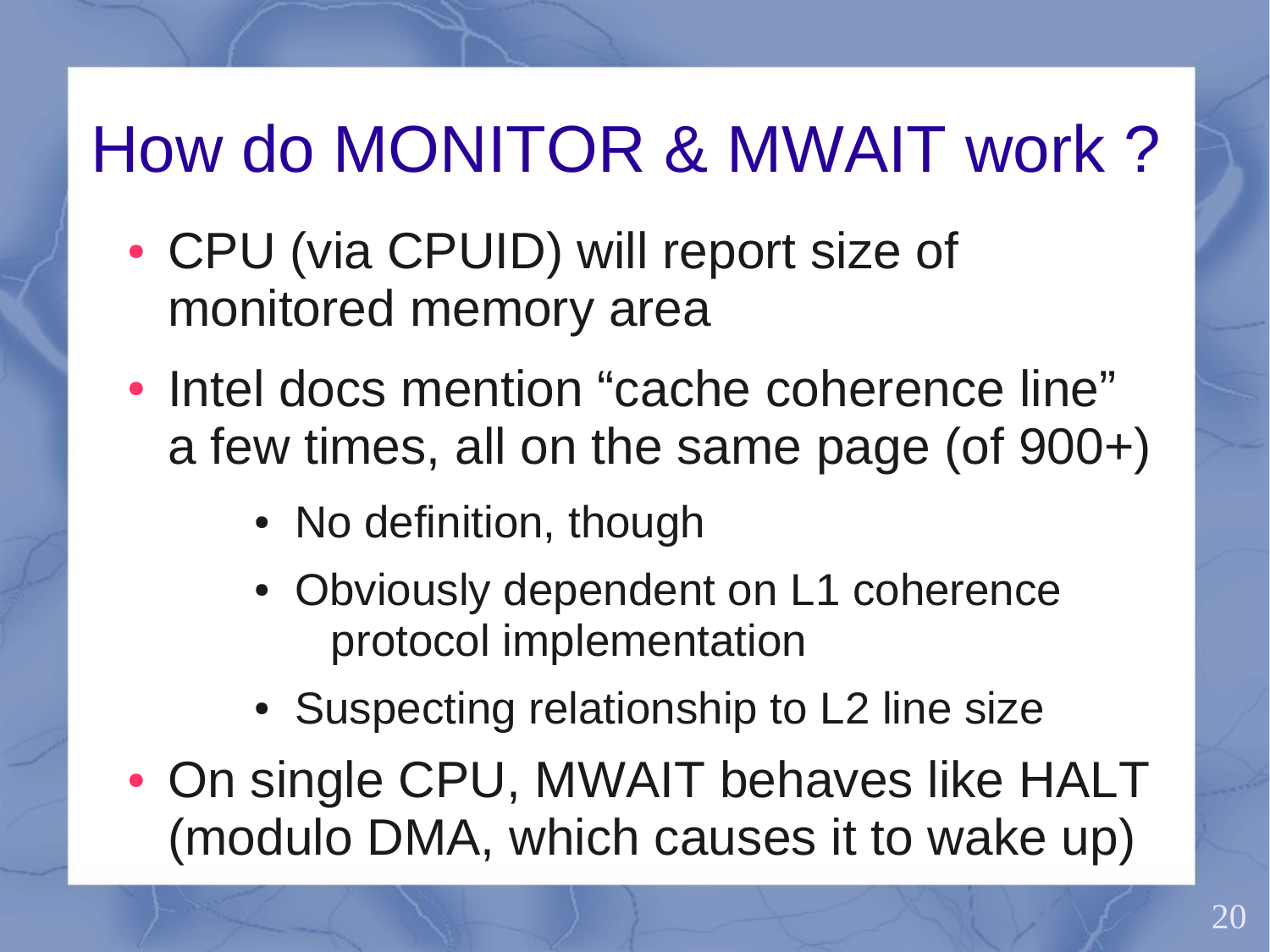# Can we use MONITOR & MWAIT ?

- Per docs, one *must* check CPUID for availability before use !
- Linux: checks CPUID, and prefers MWAIT for its idle thread (over HLT or poll idle)
- Windows: probably, but who cares ;)
- OS X: *blatantly* calls MONITOR & MWAIT *without* checking CPUID !
	- Because it *knows* they're there !
	- No MWAIT ? "Just Buy a Mac! (tm)"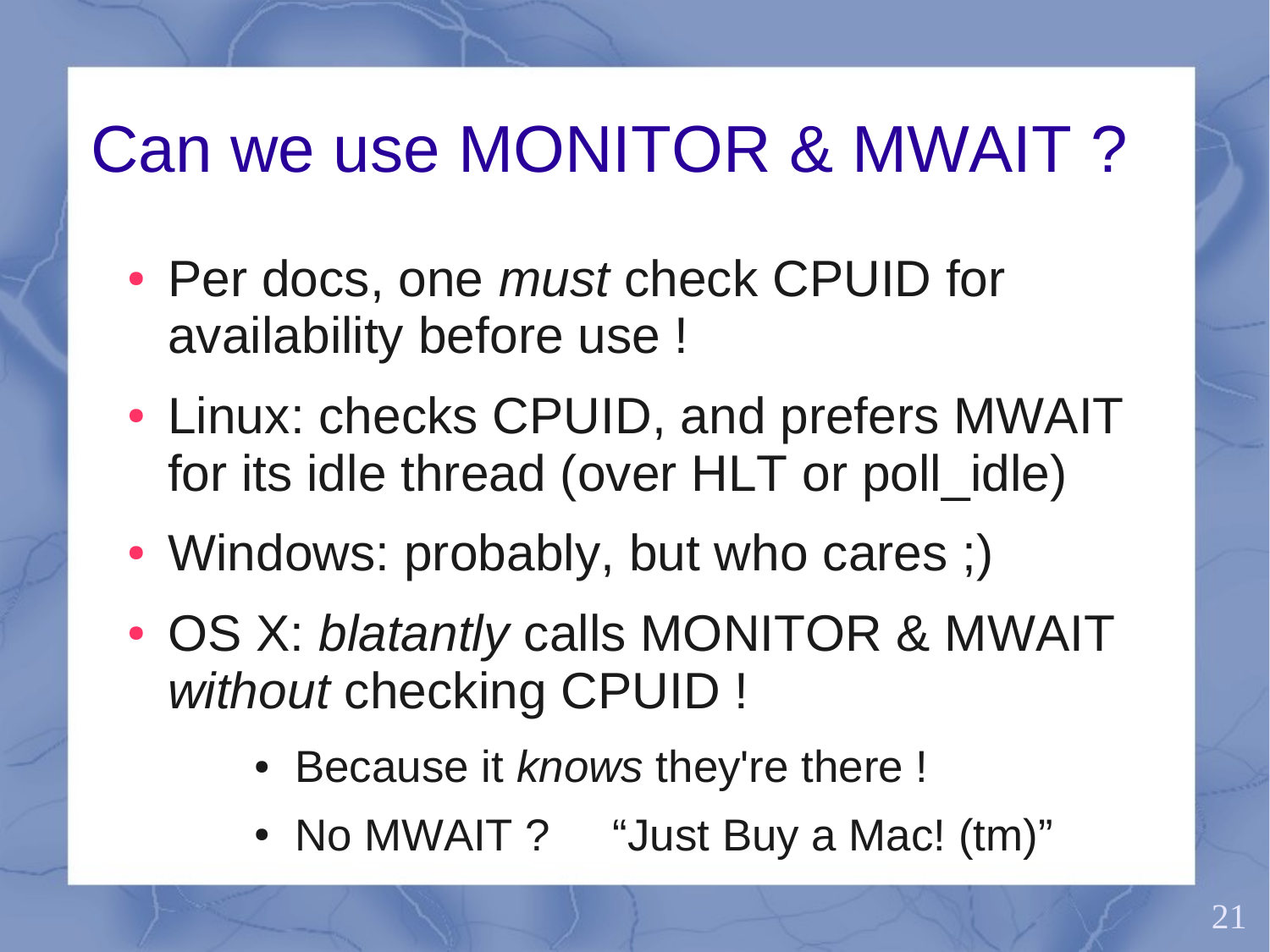# Emulate MONITOR / MWAIT in KVM

- Start with a closer look at VMX (or SVM)
- VMCS: the VM "control structure"
	- *Very* fine-grained control of VM behavior, way beyond Popek-Goldberg
	- Per-VM list of "Things Which Will Trap" (or "cause VM exits", in Intel-speak)
	- Some 20+ instructions are on the list, and may be *optionally* configured to cause a VM exit, or not
	- MONITOR & MWAIT are on the list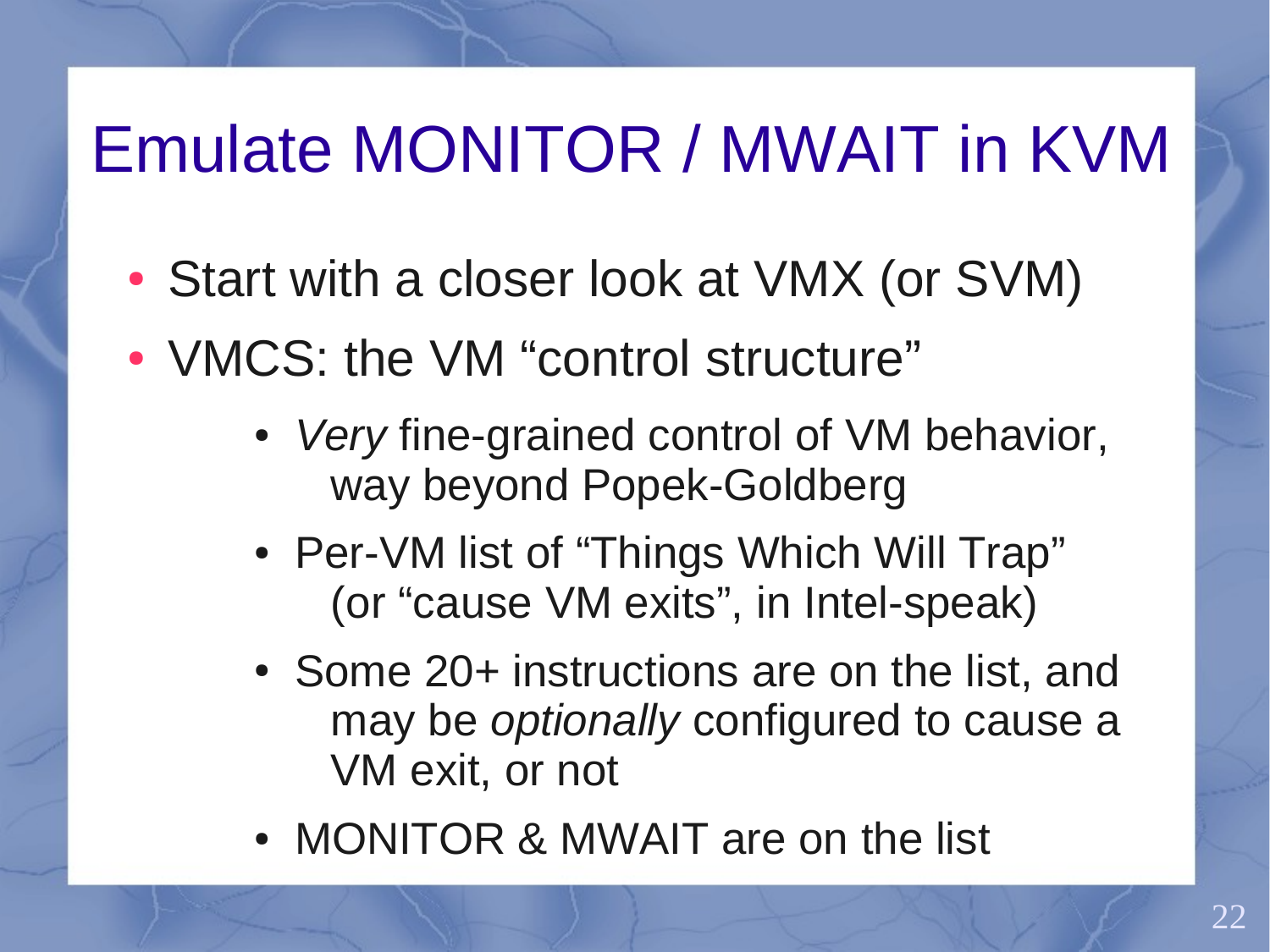- When KVM initializes a VMCS, it asks for MONITOR & MWAIT to cause VM exits
- Current emulation handler for both is handle invalid op()
	- This causes an "invalid opcode" fault as observed by the guest
	- The guest virtual CPU's CPUID never claimed to support them
	- But OS X doesn't check CPUID !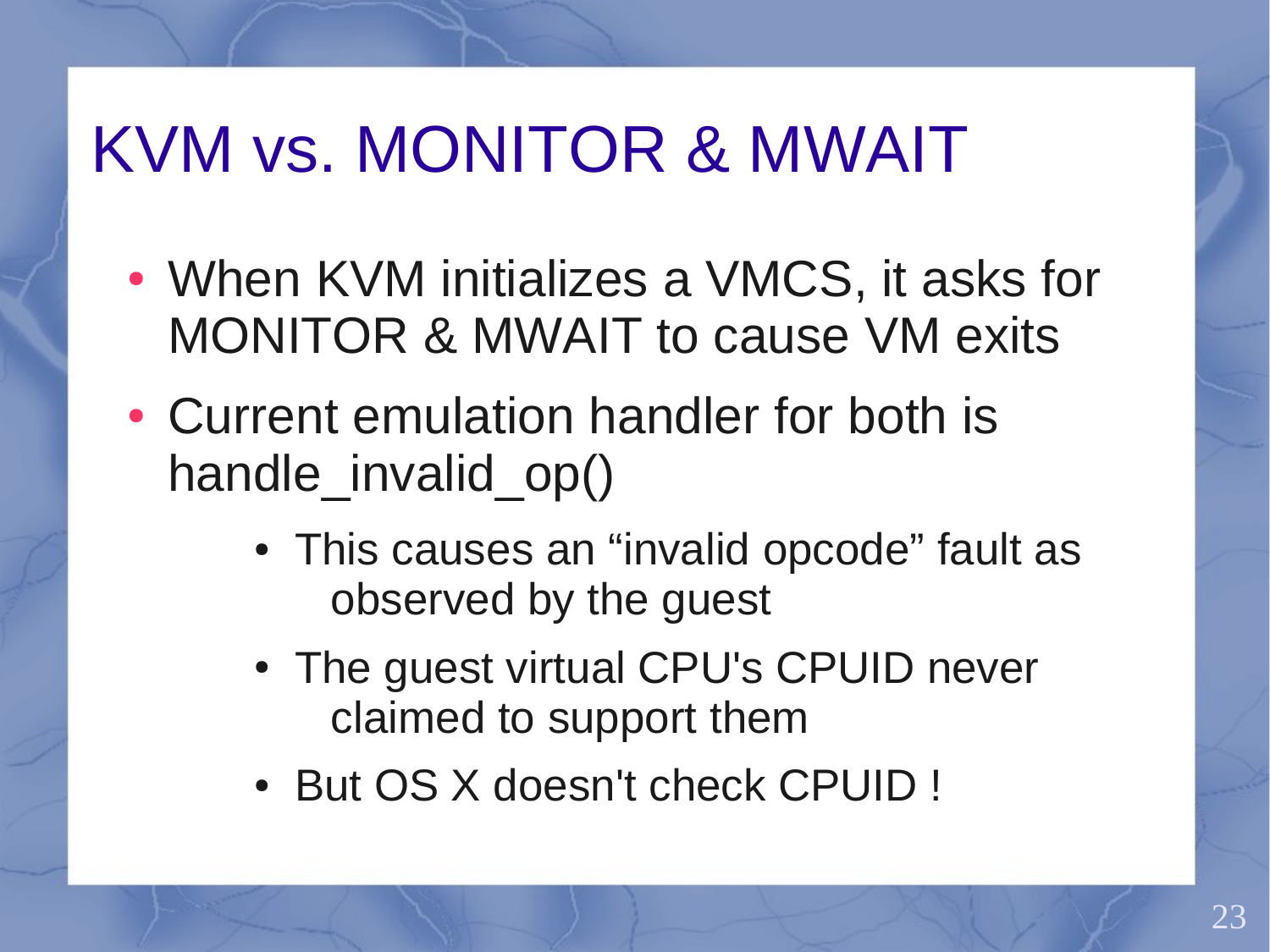- Existing KVM patch for OS X turns off VMCS flags asking for VM exit on MONITOR and MWAIT
	- Leave guest to run MONITOR & MWAIT
	- Assume architecturally same as NOP
	- Assume enough noise to keep MWAIT awake (theoretically a safety concern !)
		- On single-vcpu QEMU-KVM, should  $\approx$  HLT
		- Burning 100% host CPU, meaning ≈ NOP !
		- At the mercy of underlying h/w details !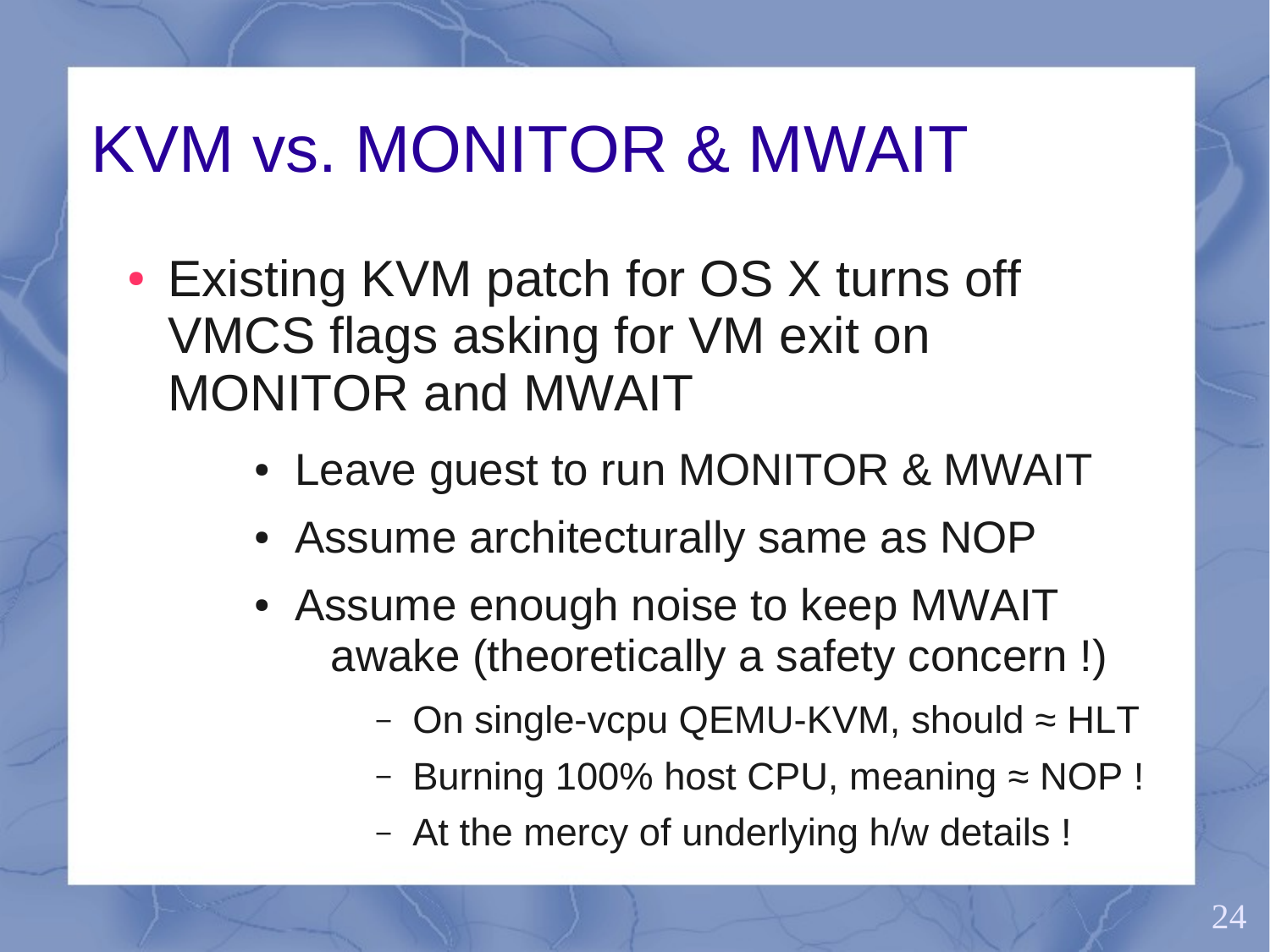- A "better" KVM patch (tried and working)
	- Leave VM exit flags on
	- Modify emulation handler instead
	- Currently using handle pause()
- PAUSE is "NOP for spin-wait loops"
	- Prevents false-positive "memory order violation detection" in spin-wait loops
	- May add a delay vs. "true" NOP
	- handle pause() tries to yield to other vcpu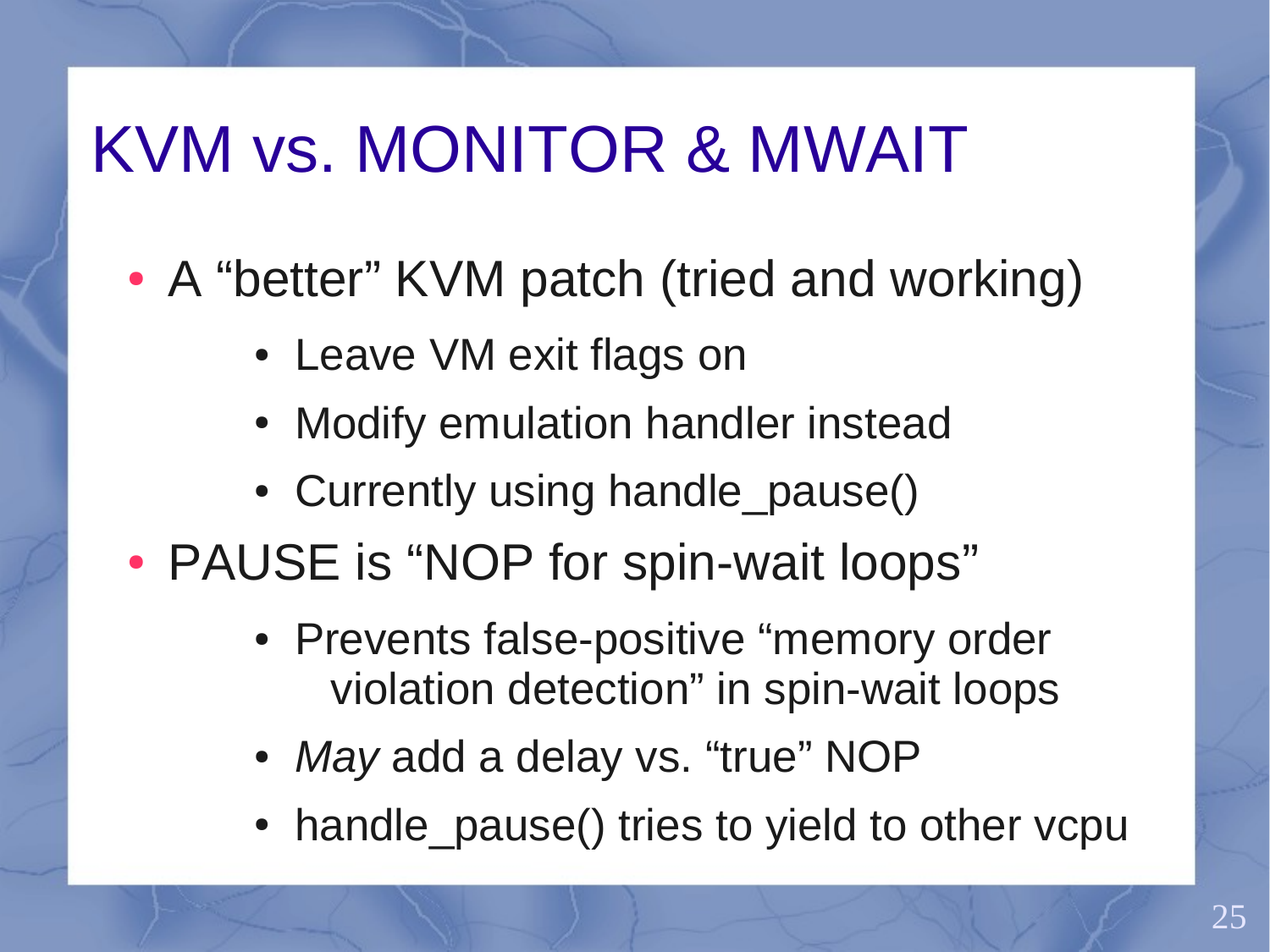- Now I have MONITOR & MWAIT emulation
- MWAIT can do one of three things:
	- PAUSE (MONITOR as well)
		- safe & easy (functional patch already done)
		- downside is hyperactive idle
	- HLT (MONITOR remains  $\approx$  PAUSE)
		- medium-range trickery (see next slide)
	- True emulation
		- probably hard
		- must trap memory writes by other VCPUs !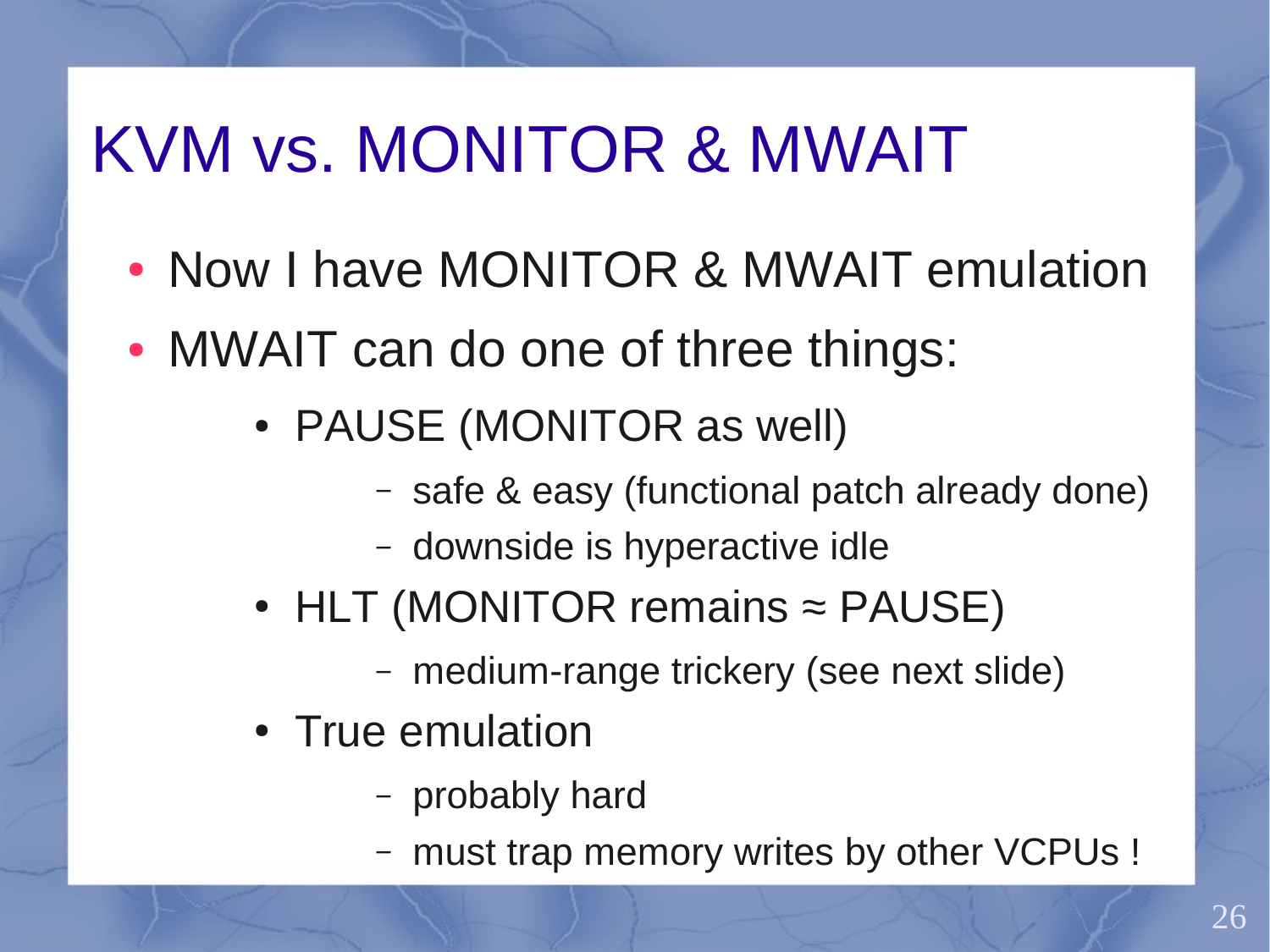# OS X vs. MONITOR & MWAIT

- Only one function in OS X uses them
	- Must be the idle thread !
	- From all available VCPUs
	- IOPL / CPL is 0 (kernel mode)
- IF is 0 (interrupts disabled)
	- No wonder emulating as HLT hangs !
	- MWAIT % ecx is  $1$  (wake on int if IF=0)
		- So it works on single-CPU systems
- Try: "Modified HLT + *always* wake on INT" !